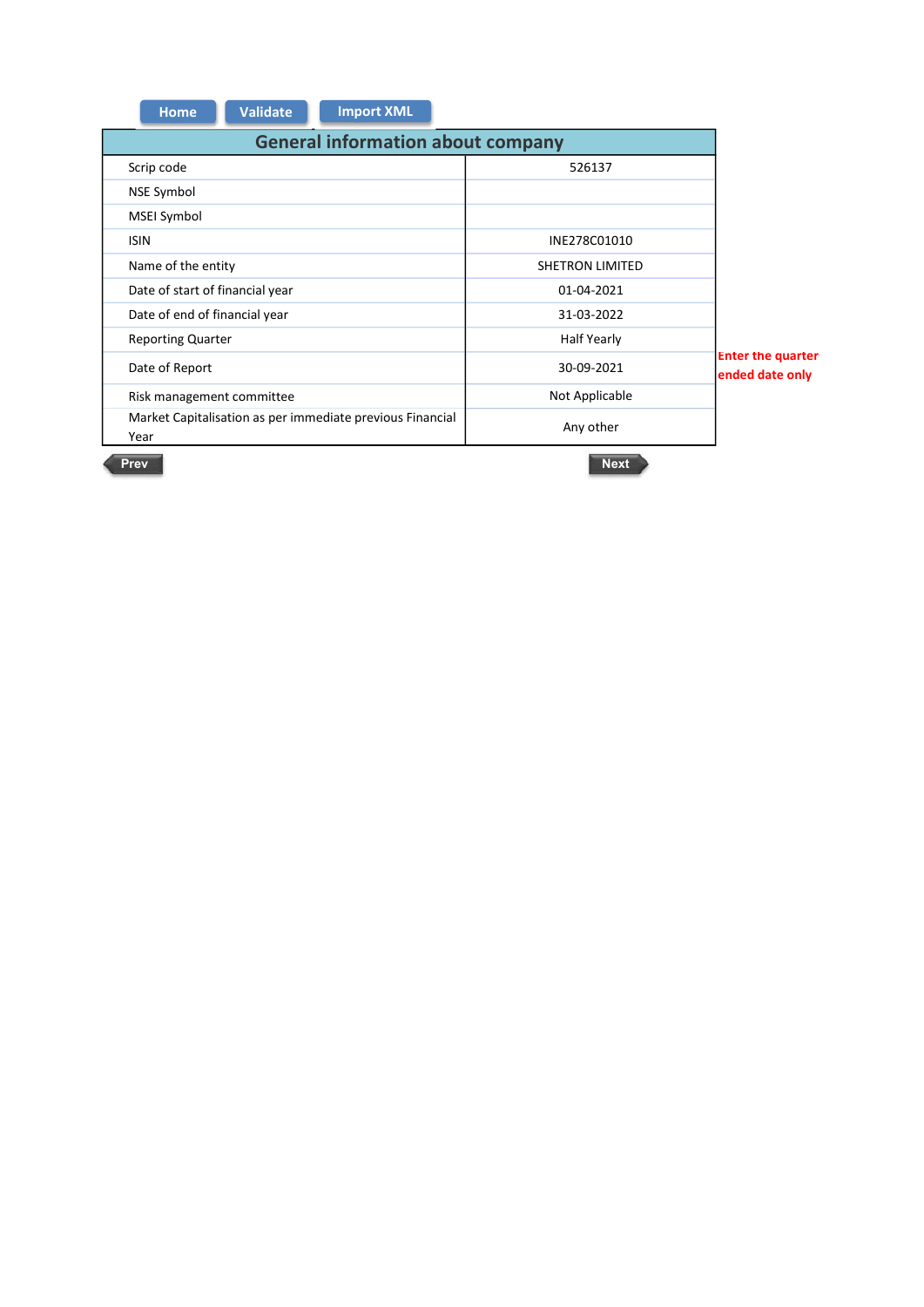|        |                     |                               |            |          |                                                                      |                         |                         |               |                                                                                      | Annexure I                                                     |                             |                            |                     |                                    |                                                                                                                                       |                                                                                                                                                          |                                                                                                                                                 |                                                                                                                                                                                  |                                                        |            |
|--------|---------------------|-------------------------------|------------|----------|----------------------------------------------------------------------|-------------------------|-------------------------|---------------|--------------------------------------------------------------------------------------|----------------------------------------------------------------|-----------------------------|----------------------------|---------------------|------------------------------------|---------------------------------------------------------------------------------------------------------------------------------------|----------------------------------------------------------------------------------------------------------------------------------------------------------|-------------------------------------------------------------------------------------------------------------------------------------------------|----------------------------------------------------------------------------------------------------------------------------------------------------------------------------------|--------------------------------------------------------|------------|
|        |                     |                               |            |          |                                                                      |                         |                         |               |                                                                                      | Annexure I to be submitted by listed entity on quarterly basis |                             |                            |                     |                                    |                                                                                                                                       |                                                                                                                                                          |                                                                                                                                                 |                                                                                                                                                                                  |                                                        |            |
|        |                     |                               |            |          |                                                                      |                         |                         |               |                                                                                      | I. Composition of Board of Directors                           |                             |                            |                     |                                    |                                                                                                                                       |                                                                                                                                                          |                                                                                                                                                 |                                                                                                                                                                                  |                                                        |            |
|        |                     |                               |            |          | Disclosure of notes on composition of board of directors explanatory | <b>Add Notes</b>        |                         |               |                                                                                      |                                                                |                             |                            |                     |                                    |                                                                                                                                       |                                                                                                                                                          |                                                                                                                                                 |                                                                                                                                                                                  |                                                        |            |
|        |                     |                               |            |          | Whether the listed entity has a Regular Chairpenco                   | Yes                     |                         |               |                                                                                      |                                                                |                             |                            |                     |                                    |                                                                                                                                       |                                                                                                                                                          |                                                                                                                                                 |                                                                                                                                                                                  |                                                        |            |
|        |                     |                               |            |          | Whether Chairpenco is related to MD or CEO                           | Yes                     |                         |               |                                                                                      |                                                                |                             |                            |                     |                                    |                                                                                                                                       |                                                                                                                                                          |                                                                                                                                                 |                                                                                                                                                                                  |                                                        |            |
|        | Title<br>(Mr/<br>Mu | Name of the Director          | PAN        | OIN      | Category 1 of directors                                              | Category 2 of directors | Category 3 of directors | Date of Birth | Whether special resolution<br>gamed?<br>IRefer Reg. 17(1A) of Listing<br>Regulations | Date of passing special<br>resolution                          | Initial Date of appointment | Date of Re-<br>appointment | Date of<br>countien | Tenure of<br>director(in<br>months | No of Directorship<br>in listed entities<br>including this listed<br>entity (Refer<br>Regulation 17A of<br><b>Usting Regulations?</b> | No of Indegendent<br>Directorybin 3<br>listed entities<br>including this listed<br>entity (Refer<br>Regulation 17/411<br>of Listing<br><b>Basedeklar</b> | Number of memberships<br>Audit/ Stakeholder<br>Committeeld including this<br>listed entity (Autor<br>Regulation 26(1) of Listing<br>Regulations | No of post of Chairpenpn<br>in Audit/ Stakeholder<br>Committee held in listed<br>entities including this listed<br>entity (Refer Regulation)<br>26(1) of Listing<br>Regulations) | Notes for not providing Notes for not providing<br>PAN | <b>DIN</b> |
|        | Add                 | Celete                        |            |          |                                                                      |                         |                         |               |                                                                                      |                                                                |                             |                            |                     |                                    |                                                                                                                                       |                                                                                                                                                          |                                                                                                                                                 |                                                                                                                                                                                  |                                                        |            |
|        | <b>Bally</b>        | <b>DIVAKAR SANKU SHETTY</b>   | ANISSEDER  | 00432755 | Executive Director                                                   | Chairpenge              |                         | 03061963      |                                                                                      |                                                                | 01-09-2008                  | 16-05-2019                 |                     |                                    |                                                                                                                                       |                                                                                                                                                          |                                                                                                                                                 |                                                                                                                                                                                  |                                                        |            |
|        | <b>Billian</b>      | KARTIK MANOHAR NAYAK          | ABEPN0021D | 00477686 | Executive Director                                                   | New Angelicable         |                         | 03-03-1967    |                                                                                      |                                                                | 01-09-2008                  | 16-05-2019                 |                     |                                    |                                                                                                                                       |                                                                                                                                                          |                                                                                                                                                 |                                                                                                                                                                                  |                                                        |            |
|        | $2$ M               | PRAVEEN VITTAL MALLY          | AANPM2902G | 00798354 | Executive Director                                                   | Not Applicable          |                         | 05-01-1966    |                                                                                      |                                                                | 18-07-2016                  | 16-05-2019                 |                     |                                    |                                                                                                                                       |                                                                                                                                                          |                                                                                                                                                 |                                                                                                                                                                                  |                                                        |            |
| $\sim$ |                     | BABUGOWDA SANGANAGOWDA PATIL  | AMPPATIESP | 00061959 | Non-Executive - Independent<br>Director                              | Not Applicable          |                         | 20-01-1944    |                                                                                      | 25-03-2019                                                     | 27-09-2002                  | 17-09-2019                 |                     |                                    |                                                                                                                                       |                                                                                                                                                          |                                                                                                                                                 |                                                                                                                                                                                  |                                                        |            |
|        | $5 - M$             | MOHAN NARAYAN MENON           | ACLPMER38R | 02838483 | Non-Executive - Independent<br>Director                              | New Angelicable         |                         | 10-08-1948    |                                                                                      | 20-09-2021                                                     | 18-07-2016                  |                            |                     |                                    |                                                                                                                                       |                                                                                                                                                          |                                                                                                                                                 |                                                                                                                                                                                  |                                                        |            |
|        |                     | 6 Mrs Bett Greekstehen Balley | AADDREISCO | COSSIGNO | Non-Executive - Independent<br>Director                              | Net Anglicable          |                         | 04-05-1957    |                                                                                      |                                                                | 25-07-2019                  | 25-07-2019                 |                     |                                    |                                                                                                                                       |                                                                                                                                                          |                                                                                                                                                 |                                                                                                                                                                                  |                                                        |            |
|        | har.                | PURSHOTAM SHASTRI             | AGTRS1841C | 02199254 | Non-Executive - Independent<br>Director                              | Next Americandes        |                         | 10.05.1948    |                                                                                      |                                                                | 16.09.3015                  | 18.03.3016                 | 12.07.302           |                                    |                                                                                                                                       |                                                                                                                                                          |                                                                                                                                                 |                                                                                                                                                                                  |                                                        |            |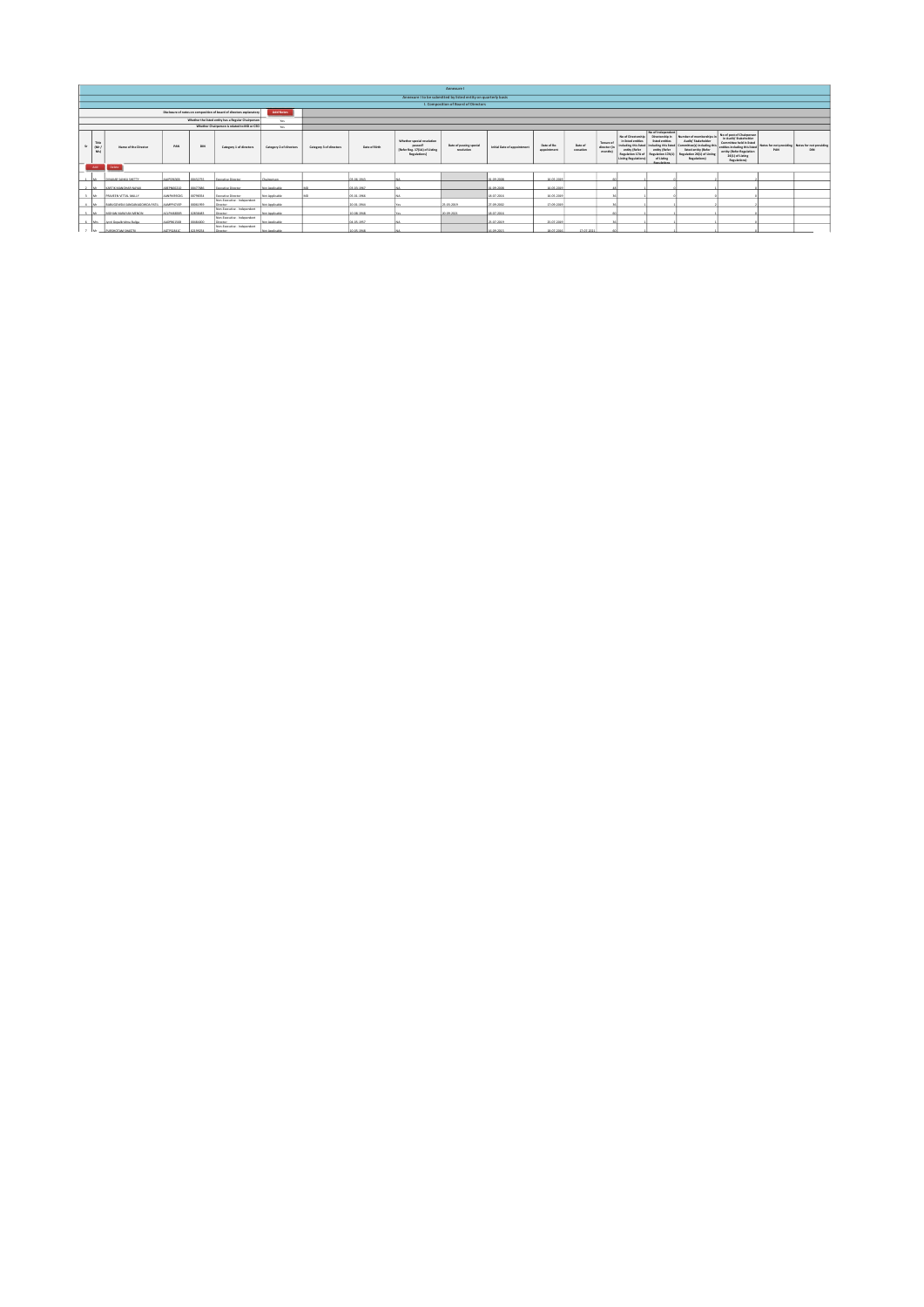| <b>Annexure 1</b>                                                            | For this quarter kindly note the |                                 |  |  |  |  |
|------------------------------------------------------------------------------|----------------------------------|---------------------------------|--|--|--|--|
| <b>II. Composition of Committees</b>                                         |                                  | <b>following points:</b>        |  |  |  |  |
| Disclosure of notes on composition of committees explanatory                 |                                  | 1. Date of Appointment and Date |  |  |  |  |
| Is there any change in information of committees compare to previous quarter | Yes                              |                                 |  |  |  |  |

## Note: Please enter DIN. After entering DIN, Name of Committee members and Category 1 of Directors shall be prefilled automatically

|    | <b>Audit Committee Details</b> |                                      |                                      |                                                       |                                       |            |                |
|----|--------------------------------|--------------------------------------|--------------------------------------|-------------------------------------------------------|---------------------------------------|------------|----------------|
|    |                                |                                      |                                      | Whether the Audit Committee has a Regular Chairperson | Yes                                   |            |                |
| Sr | <b>DIN Number</b>              | Name of Committee members            | Category 1 of directors              | Category 2 of directors                               | Date of Appointment Date of Cessation |            | <b>Remarks</b> |
|    | 00061959                       | <b>IBABUGOWDA SANGANAGOWDA PATIL</b> | Non-Executive - Independent Director | Chairperson                                           | 10-04-2009                            |            |                |
|    | 00432755                       | <b>IDIWAKAR SANKU SHETTY</b>         | <b>IExecutive Director</b>           | lMember                                               | 30-05-2017                            |            |                |
|    | 02199254                       | <b>IPURSHOTAM SHASTRI</b>            | Non-Executive - Independent Director | <b>I</b> Member                                       | 30-05-2017                            | 17-07-2021 |                |
|    | 02838483                       | <b>IMOHAN NARAYAN MENON</b>          | Non-Executive - Independent Director | <b>I</b> Member                                       | 30-05-2017                            |            |                |

## Note: Please enter DIN. After entering DIN, Name of Committee members and Category 1 of Directors shall be prefilled automatically

|    |                   | Nomination and remuneration committee |                                      |                                                                             |                                       |            |                |
|----|-------------------|---------------------------------------|--------------------------------------|-----------------------------------------------------------------------------|---------------------------------------|------------|----------------|
|    |                   |                                       |                                      | Whether the Nomination and remuneration committee has a Regular Chairperson | Yes                                   |            |                |
| Sr | <b>DIN Number</b> | Name of Committee members             | Category 1 of directors              | <b>Category 2 of directors</b>                                              | Date of Appointment Date of Cessation |            | <b>Remarks</b> |
|    | 00061959          | BABUGOWDA SANGANAGOWDA PATIL          | Non-Executive - Independent Director | Chairperson                                                                 | 30-10-2014                            |            |                |
|    | 00432755          | <b>IDIVAKAR SANKU SHETTY</b>          | Executive Director                   | <b>IMember</b>                                                              | 30-10-2014                            |            |                |
|    | 02199254          | <b>IPURSHOTAM SHASTRI</b>             | Non-Executive - Independent Director | <b>I</b> Member                                                             | 16-09-2015                            | 17-07-2021 |                |
|    | 02838483          | <b>IMOHAN NARAYAN MENON</b>           | Non-Executive - Independent Director | <b>IMember</b>                                                              | 30-05-2017                            |            |                |
|    | 00484000          | Jyoti Gopalkrishna Baliga             | Non-Executive - Independent Director | <b>I</b> Member                                                             | 04-08-2021                            |            |                |
|    |                   |                                       |                                      |                                                                             |                                       |            |                |

## Note: Please enter DIN. After entering DIN, Name of Committee members and Category 1 of Directors shall be prefilled automatically

## Stakeholders Relationship Committee

|    |                   |                                      |                                      | Whether the Stakeholders Relationship Committee has a Regular Chairperson | Yes                                   |                |
|----|-------------------|--------------------------------------|--------------------------------------|---------------------------------------------------------------------------|---------------------------------------|----------------|
| c۰ | <b>DIN Number</b> | Name of Committee members            | Category 1 of directors              | Category 2 of directors                                                   | Date of Appointment Date of Cessation | <b>Remarks</b> |
|    | 00061959          | <b>IBABUGOWDA SANGANAGOWDA PATIL</b> | Non-Executive - Independent Director | Chairperson                                                               | 30-10-2006                            |                |
|    | 00432755          | <b>IDIVAKAR SANKU SHETTY</b>         | <b>IExecutive Director</b>           | lMember                                                                   | 10-04-2009                            |                |
|    | 00477686          | <b>IKARTIK MANOHAR NAYAK</b>         | <b>IExecutive Director</b>           | lMember                                                                   | 30-10-2006                            |                |
|    |                   |                                      |                                      |                                                                           |                                       |                |

|    | <b>Other Committee</b> |                                  |                            |                                      |                            |                |
|----|------------------------|----------------------------------|----------------------------|--------------------------------------|----------------------------|----------------|
| Sr | <b>DIN Number</b>      | <b>Name of Committee members</b> | Name of other committee    | Category 1 of directors              | Category 2 of<br>directors | <b>Remarks</b> |
|    | 00432755               | <b>IDIVAKAR SANKU SHETTY</b>     | <b>Borrowing Committee</b> | Executive Director                   | Chairperson                |                |
|    | 00061959               | BABUGOWDA SANGANAGOWDA PATIL     | <b>Borrowing Committee</b> | Non-Executive - Independent Director | Member                     |                |
|    | 00477686               | <b>IKARTIK MANOHAR NAYAK</b>     | <b>Borrowing Committee</b> | <b>Executive Director</b>            | Member                     |                |
| 8  | 00798354               | <b>IPRAVEEN VITTAL MALLY</b>     | <b>Borrowing Committee</b> | <b>Executive Director</b>            | Member                     |                |
| 10 |                        |                                  |                            |                                      |                            |                |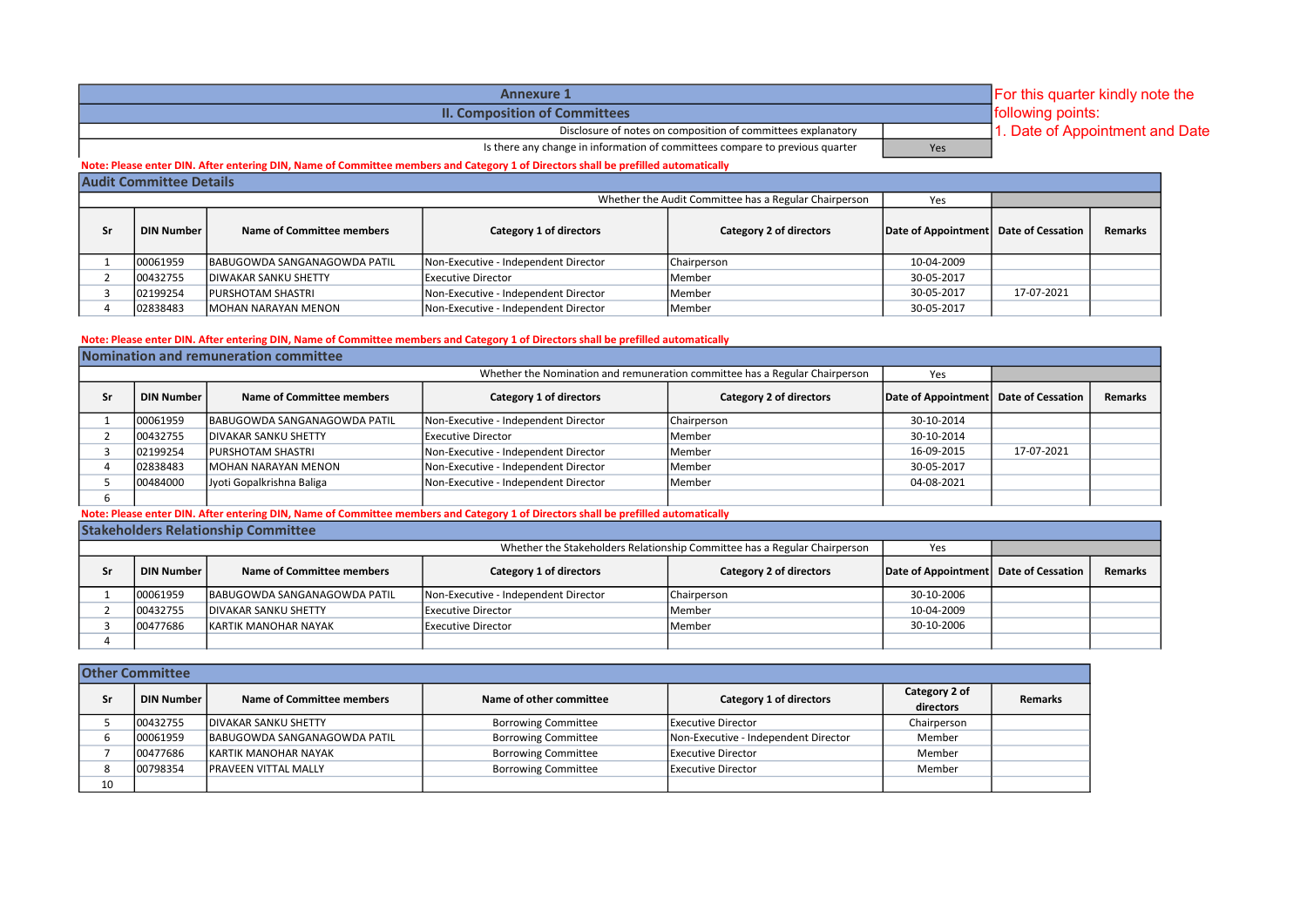|    |                                                                                                    |                                                                   | <b>Annexure 1</b>               |                           |                                                                                          |                                                        |
|----|----------------------------------------------------------------------------------------------------|-------------------------------------------------------------------|---------------------------------|---------------------------|------------------------------------------------------------------------------------------|--------------------------------------------------------|
| Ш. | <b>Meeting of Board of Directors</b>                                                               |                                                                   |                                 |                           |                                                                                          |                                                        |
|    | Disclosure of notes on meeting of board of directors explanatory                                   |                                                                   | <b>Add Notes</b>                |                           |                                                                                          |                                                        |
| Sr | Date(s) of meeting (Enter dates of Previous quarter<br>and Current quarter in chronological order) | Maximum gap between<br>any two consecutive (in<br>number of days) | Notes for not<br>providing Date | of Quorum met<br>(Yes/No) | Whether requirement Number of Directors present*<br>(other than Independent<br>Director) | No. of Independent Directors<br>attending the meeting* |
|    | Add<br>Delete                                                                                      |                                                                   |                                 |                           |                                                                                          |                                                        |
|    | 10-06-2021                                                                                         |                                                                   |                                 | Yes                       |                                                                                          |                                                        |
|    | 04-08-2021                                                                                         | 54                                                                |                                 | <b>Yes</b>                |                                                                                          |                                                        |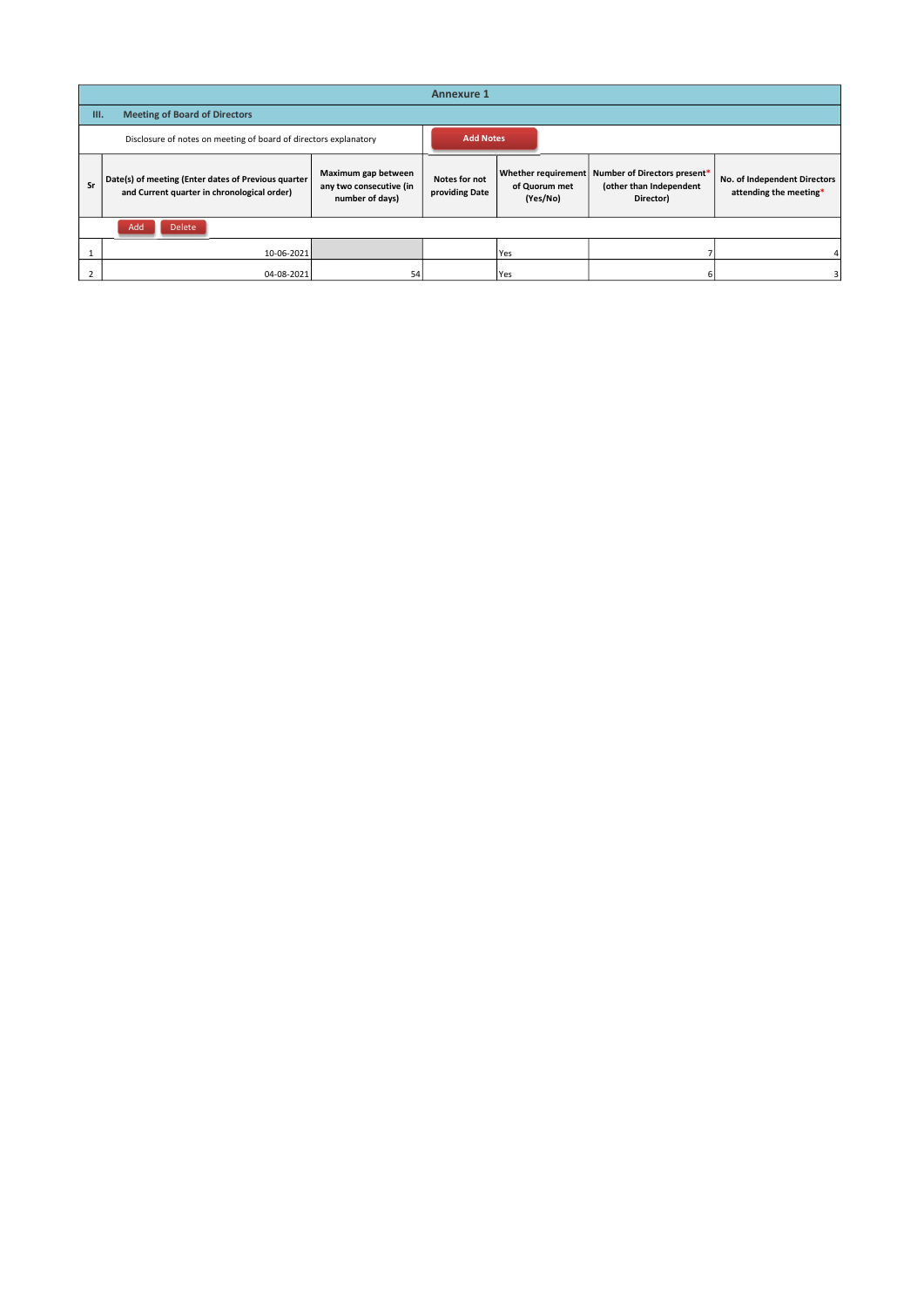|    |                                                                         |                                                                                                          |                                                                             | <b>Annexure 1</b>       |                                     |                                                                                                           |                                                                                          |                                                        |  |  |  |  |  |
|----|-------------------------------------------------------------------------|----------------------------------------------------------------------------------------------------------|-----------------------------------------------------------------------------|-------------------------|-------------------------------------|-----------------------------------------------------------------------------------------------------------|------------------------------------------------------------------------------------------|--------------------------------------------------------|--|--|--|--|--|
|    |                                                                         |                                                                                                          |                                                                             |                         | <b>Meeting of Committees</b><br>IV. |                                                                                                           |                                                                                          |                                                        |  |  |  |  |  |
|    |                                                                         |                                                                                                          |                                                                             |                         |                                     |                                                                                                           |                                                                                          |                                                        |  |  |  |  |  |
| Sr | <b>Name of Committee</b>                                                | Date(s) of meeting (Enter<br>dates of Previous quarter<br>and Current quarter in<br>chronological order) | <b>Maximum gap</b><br>between any two<br>consecutive (in<br>number of days) | Name of other committee | Reson for not<br>providing date     | Disclosure of notes on meeting of committees explanatory<br>Whether requirement of<br>Quorum met (Yes/No) | <b>Add Notes</b><br>Number of Directors present*<br>(other than Independent<br>Director) | No. of Independent Directors<br>attending the meeting* |  |  |  |  |  |
|    | Delete<br>Add                                                           |                                                                                                          |                                                                             |                         |                                     |                                                                                                           |                                                                                          |                                                        |  |  |  |  |  |
|    | 1 Audit Committee                                                       | 10-06-2021                                                                                               |                                                                             |                         |                                     | Yes                                                                                                       |                                                                                          |                                                        |  |  |  |  |  |
|    | 2 Audit Committee                                                       | 04-08-2021                                                                                               | 54                                                                          |                         |                                     | Yes                                                                                                       |                                                                                          |                                                        |  |  |  |  |  |
|    | Nomination and remuneration<br>3 committee                              | 10-06-2021                                                                                               |                                                                             |                         |                                     | Yes                                                                                                       |                                                                                          |                                                        |  |  |  |  |  |
|    | Nomination and remuneration<br>4 committee<br>Stakeholders Relationship | 04-08-2021                                                                                               |                                                                             |                         |                                     | Yes                                                                                                       |                                                                                          |                                                        |  |  |  |  |  |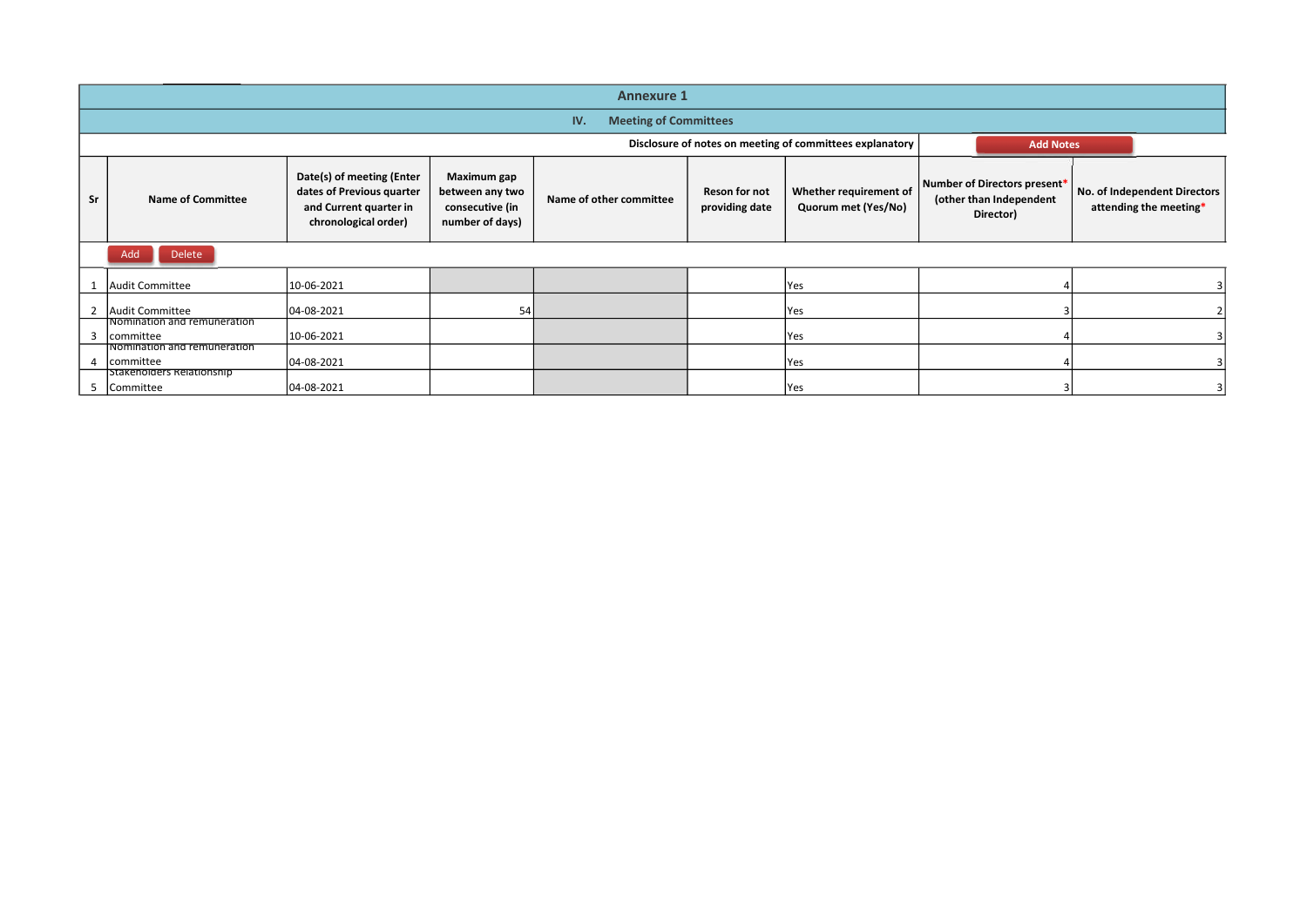|    | <b>Annexure 1</b>                                                                                      |                                         |                                                                   |
|----|--------------------------------------------------------------------------------------------------------|-----------------------------------------|-------------------------------------------------------------------|
|    | <b>Related Party Transactions</b><br>v.                                                                |                                         |                                                                   |
| Sr | Subject                                                                                                | <b>Compliance status</b><br>(Yes/No/NA) | If status is "No" details of non-compliance may be<br>given here. |
|    | Whether prior approval of audit committee obtained                                                     | Yes                                     |                                                                   |
|    | Whether shareholder approval obtained for material RPT                                                 | <b>NA</b>                               |                                                                   |
| 3  | Whether details of RPT entered into pursuant to omnibus approval have been reviewed by Audit Committee | Yes                                     |                                                                   |
|    | Disclosure of notes on related party transactions                                                      |                                         | <b>Add Notes</b>                                                  |
|    | Disclosure of notes of material transaction with related party                                         |                                         | <b>Add Notes</b>                                                  |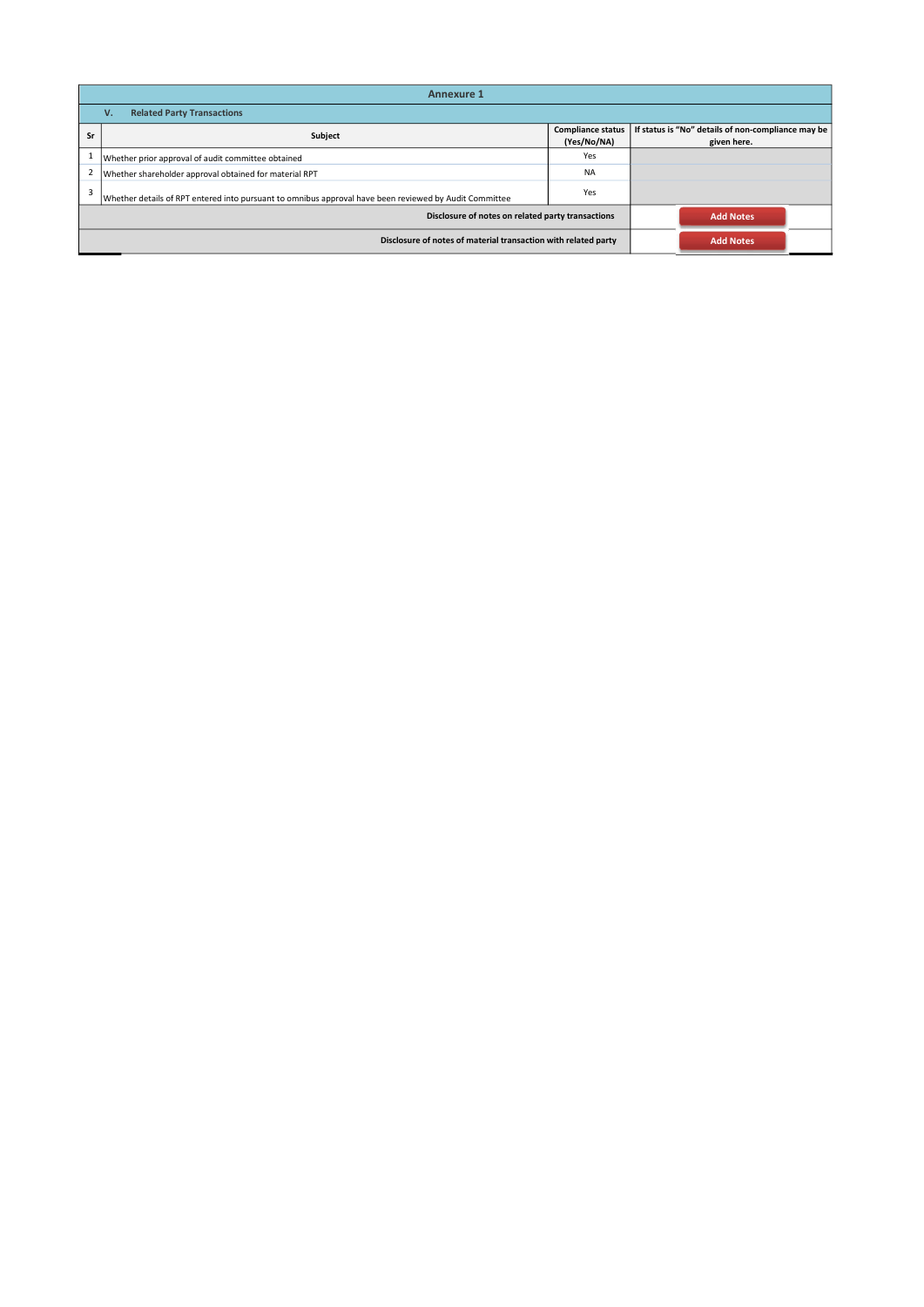|                | <b>Annexure 1</b>                                                                                                                                                                                               |                            |
|----------------|-----------------------------------------------------------------------------------------------------------------------------------------------------------------------------------------------------------------|----------------------------|
|                | <b>Affirmations</b><br>VI.                                                                                                                                                                                      |                            |
| Sr             | Subject                                                                                                                                                                                                         | Compliance status (Yes/No) |
| 1              | The composition of Board of Directors is in terms of SEBI (Listing obligations and disclosure requirements) Regulations, 2015                                                                                   | Yes                        |
| $\overline{2}$ | The composition of the following committees is in terms of SEBI(Listing obligations and disclosure requirements) Regulations, 2015<br>a. Audit Committee                                                        | Yes                        |
| $\overline{3}$ | The composition of the following committees is in terms of SEBI(Listing obligations and disclosure requirements) Regulations, 2015.<br>b. Nomination & remuneration committee                                   | Yes                        |
| 4              | The composition of the following committees is in terms of SEBI(Listing obligations and disclosure requirements) Regulations, 2015.<br>c. Stakeholders relationship committee                                   | Yes                        |
| 5              | The composition of the following committees is in terms of SEBI(Listing obligations and disclosure requirements) Regulations, 2015.<br>d. Risk management committee (applicable to the top 500 listed entities) | <b>NA</b>                  |
| 6              | The committee members have been made aware of their powers, role and responsibilities as specified in SEBI (Listing obligations and<br>disclosure requirements) Regulations, 2015.                              | Yes                        |
| $\overline{7}$ | The meetings of the board of directors and the above committees have been conducted in the manner as specified in SEBI (Listing<br>obligations and disclosure requirements) Regulations, 2015.                  | Yes                        |
| 8              | This report and/or the report submitted in the previous quarter has been placed before Board of Directors.                                                                                                      | Yes                        |
| 9              | Any comments/observations/advice of Board of Directors may be mentioned here:                                                                                                                                   | <b>Add Notes</b>           |
| Prev           |                                                                                                                                                                                                                 | <b>Next</b>                |

Subject **Compliance status** Subject **Compliance status** and the Marine of signatory and the Marine of Signatory Jagruti Mursenia 2 Designation Company Secretary and Compliance Officer Company Secretary and Compliance Officer Compliance Officer Annexure 1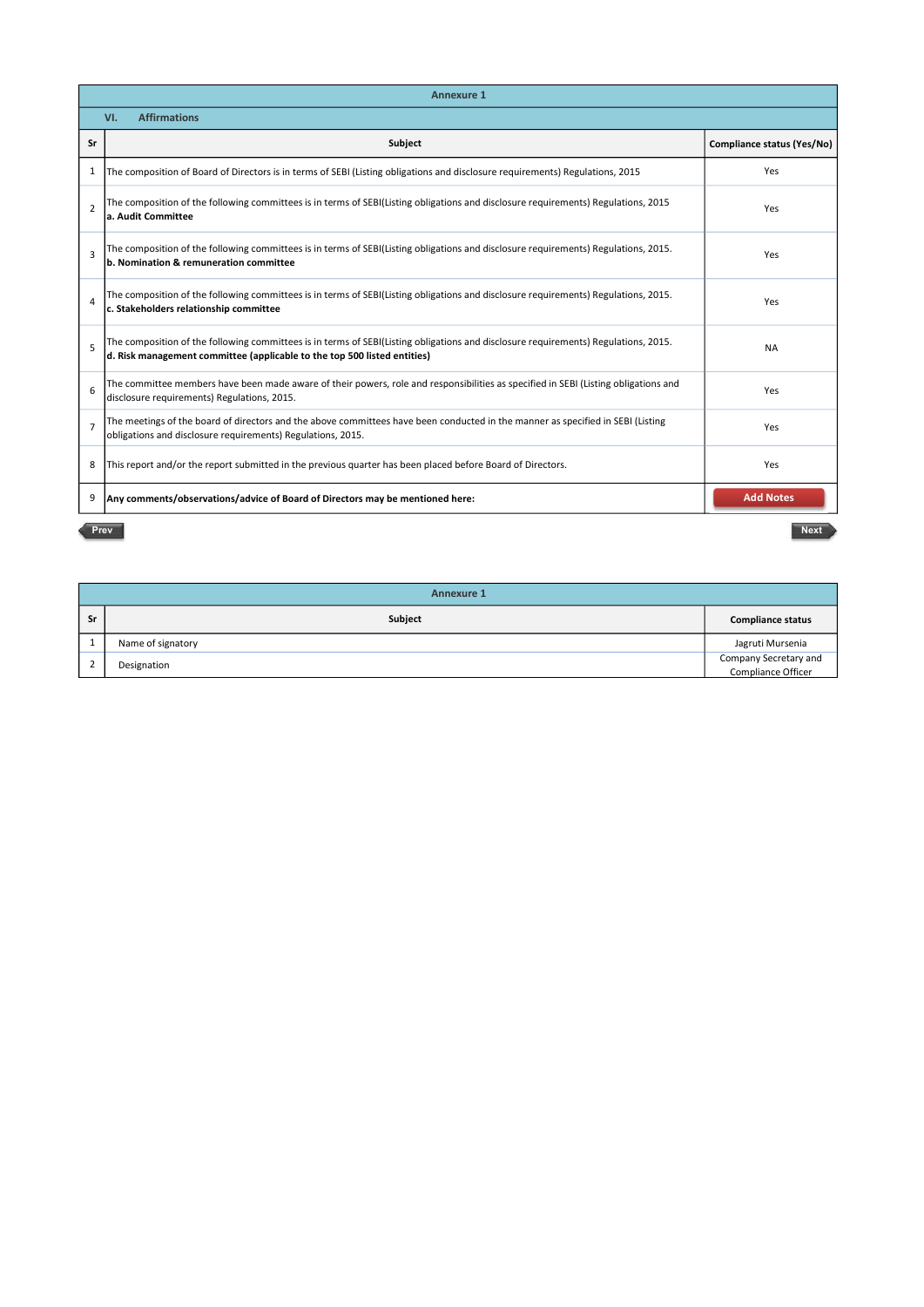|      |                                                                                                                                                                                      | <b>Annexure III</b>                  |                                         |                                                                |
|------|--------------------------------------------------------------------------------------------------------------------------------------------------------------------------------------|--------------------------------------|-----------------------------------------|----------------------------------------------------------------|
| TII. | <b>Affirmations</b>                                                                                                                                                                  |                                      |                                         |                                                                |
| Sr   | <b>Particulars</b>                                                                                                                                                                   | <b>Regulation Number</b>             | <b>Compliance status</b><br>(Yes/No/NA) | If status is "No" details of non-compliance may be given here. |
|      | Copy of the annual report including balance sheet, profit and loss account,<br>directors report, corporate governance report, business responsibility report<br>displayed on website | 46(2)                                | Yes                                     |                                                                |
|      | Presence of Chairperson of Audit Committee at the Annual General Meeting                                                                                                             | 18(1)(d)                             | Yes                                     |                                                                |
|      | Presence of Chairperson of the nomination and remuneration committee at the<br>annual general meeting                                                                                | 19(3)                                | Yes                                     |                                                                |
|      | Presence of Chairperson of the Stakeholder Relationship committee at the<br>annual general meeting                                                                                   | 20(3)                                | Yes                                     |                                                                |
|      | Whether "Corporate Governance Report" disclosed in Annual<br>Report                                                                                                                  | 34(3) read with para C of Schedule V | Yes                                     |                                                                |
|      | Any other information to be provided                                                                                                                                                 |                                      | <b>Add Notes</b>                        |                                                                |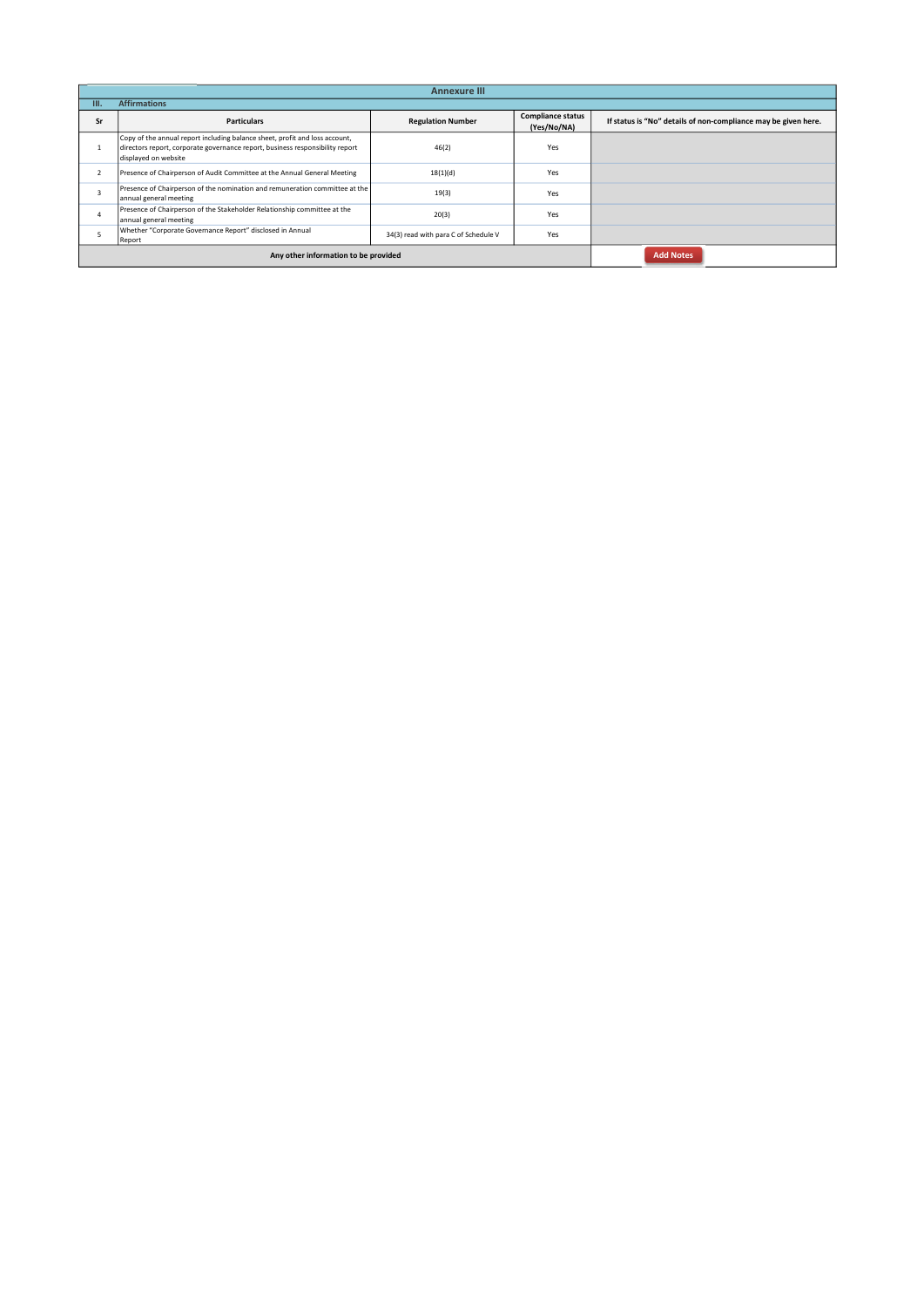| <b>Additional Half yearly Disclosure</b>                                                                                                                                               |                                             |                                                           |                                                                                     |  |
|----------------------------------------------------------------------------------------------------------------------------------------------------------------------------------------|---------------------------------------------|-----------------------------------------------------------|-------------------------------------------------------------------------------------|--|
| Applicability of disclosure                                                                                                                                                            | Not Applicable                              |                                                           |                                                                                     |  |
| Reason for Non Applicability                                                                                                                                                           | <b>Add Notes</b>                            |                                                           |                                                                                     |  |
| I. Disclosure of Loans/ guarantees/comfort letters / securities etc.refer note below                                                                                                   |                                             |                                                           |                                                                                     |  |
| (A) Any loan or any other form of debt advanced by the listed entity directly or indirectly to                                                                                         |                                             |                                                           |                                                                                     |  |
| Entity                                                                                                                                                                                 | Aggregate amount advanced during six months | Balance outstanding at the end of six months              |                                                                                     |  |
| Promoter or any other entity controlled by them                                                                                                                                        |                                             |                                                           |                                                                                     |  |
| Promoter Group or any other entity controlled by them                                                                                                                                  |                                             |                                                           |                                                                                     |  |
| Directors (including relatives) or any other entity<br>controlled by them                                                                                                              |                                             |                                                           |                                                                                     |  |
| KMPs or any other entity controlled by them                                                                                                                                            |                                             |                                                           |                                                                                     |  |
| (B) Any guarantee / comfort letter (by whatever name called) provided by the listed entity directly or indirectly, in connection with any loan(s) or any other form of debt availed By |                                             |                                                           |                                                                                     |  |
| Entity                                                                                                                                                                                 | Type (guarantee, comfort letter etc.)       | Aggregate amount of issuance during six months            | Balance outstanding at the end of six<br>months(taking into account any invocation) |  |
| Promoter or any other entity controlled by them                                                                                                                                        |                                             |                                                           |                                                                                     |  |
| Promoter Group or any other entity controlled by them                                                                                                                                  |                                             |                                                           |                                                                                     |  |
| Directors (including relatives) or any other entity                                                                                                                                    |                                             |                                                           |                                                                                     |  |
| controlled by them                                                                                                                                                                     |                                             |                                                           |                                                                                     |  |
| KMPs or any other entity controlled by them                                                                                                                                            |                                             |                                                           |                                                                                     |  |
| (C) Any security provided by the listed entity directly or indirectly, in connection with any loan(s) or any other form of debt availed by                                             |                                             |                                                           |                                                                                     |  |
| Entity                                                                                                                                                                                 | Type of security (cash, shares etc.)        | Aggregate value of security provided during six<br>months | Balance outstanding at the end of six months                                        |  |
| Promoter or any other entity controlled by them                                                                                                                                        |                                             |                                                           |                                                                                     |  |
| Promoter Group or any other entity controlled by them                                                                                                                                  |                                             |                                                           |                                                                                     |  |
| Directors (including relatives) or any other entity<br>controlled by them                                                                                                              |                                             |                                                           |                                                                                     |  |
| KMPs or any other entity controlled by them                                                                                                                                            |                                             |                                                           |                                                                                     |  |
| (D) Additional Information                                                                                                                                                             |                                             |                                                           | <b>Add Notes</b>                                                                    |  |
| <b>II.</b> Affirmations                                                                                                                                                                |                                             |                                                           |                                                                                     |  |
| <b>Affirmations</b>                                                                                                                                                                    |                                             | <b>Compliance Status</b>                                  | <b>Company Remarks</b>                                                              |  |
| All loans (or other form of debt), guarantees, comfort letters (by whatever name called) or securities in                                                                              |                                             |                                                           |                                                                                     |  |
| connection with any loan(s) (or other form of debt) given directly or indirectly by the listed entity to                                                                               |                                             |                                                           | <b>Add Notes</b>                                                                    |  |
| Name                                                                                                                                                                                   |                                             |                                                           |                                                                                     |  |
| Designation                                                                                                                                                                            |                                             |                                                           |                                                                                     |  |
| Place                                                                                                                                                                                  |                                             |                                                           |                                                                                     |  |
| Date                                                                                                                                                                                   |                                             |                                                           |                                                                                     |  |